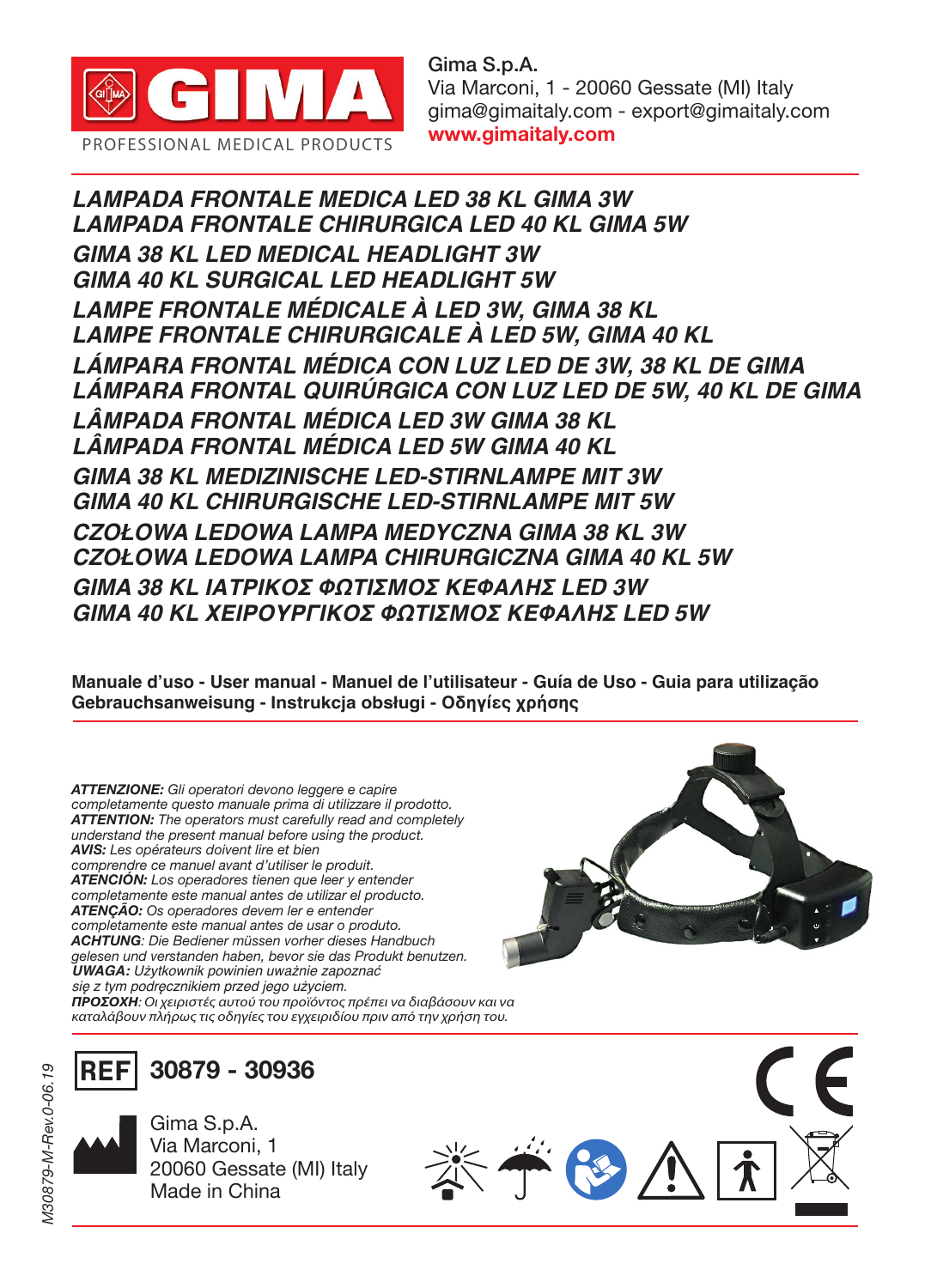

### *1. Introduction*

The light provides the user with a beam which is very uniform and exhibits no colour change over the range of the depth of field of loupes. Built into the battery unit the headlight has stepless light intensity control adjustment. This allows the user to have precise control over the brightness of the headlight allowing for the maximum detail to be viewed.

## *2. Models*

#### **30879 GIMA 38 KL LED MEDICAL HEADLIGHT 3W**

Straight shape optical path Simple optical lens No inner light grating

#### **30936 GIMA 40 KL SURGICAL LED HEADLIGHT 5W**

L shape optical path Multi optical lens Inner light grating





### *3. Technical data*

| <b>LED</b> headlight |                 |                    |                    |                                                    |                                           |                            |  |  |
|----------------------|-----------------|--------------------|--------------------|----------------------------------------------------|-------------------------------------------|----------------------------|--|--|
| Code                 | <b>LED bulb</b> | Intensity          | Lifetime<br>of led | Spot size                                          | <b>Battery</b><br>charging<br><b>Time</b> | <b>Battery</b><br>duration |  |  |
| 30879                | 3W              | 38000 lux          |                    | 50000 hours   80 mm at 50<br>cm, 50 mm<br>at 32 cm | 3.6 hours                                 | 5-12 hours                 |  |  |
| 30936                | 5W              | 10000-40000<br>lux | 50000 hours        | Max 70 mm,<br>Min 50 mm<br>at 32 cm                | 3.6 hours                                 | 5-12 hours                 |  |  |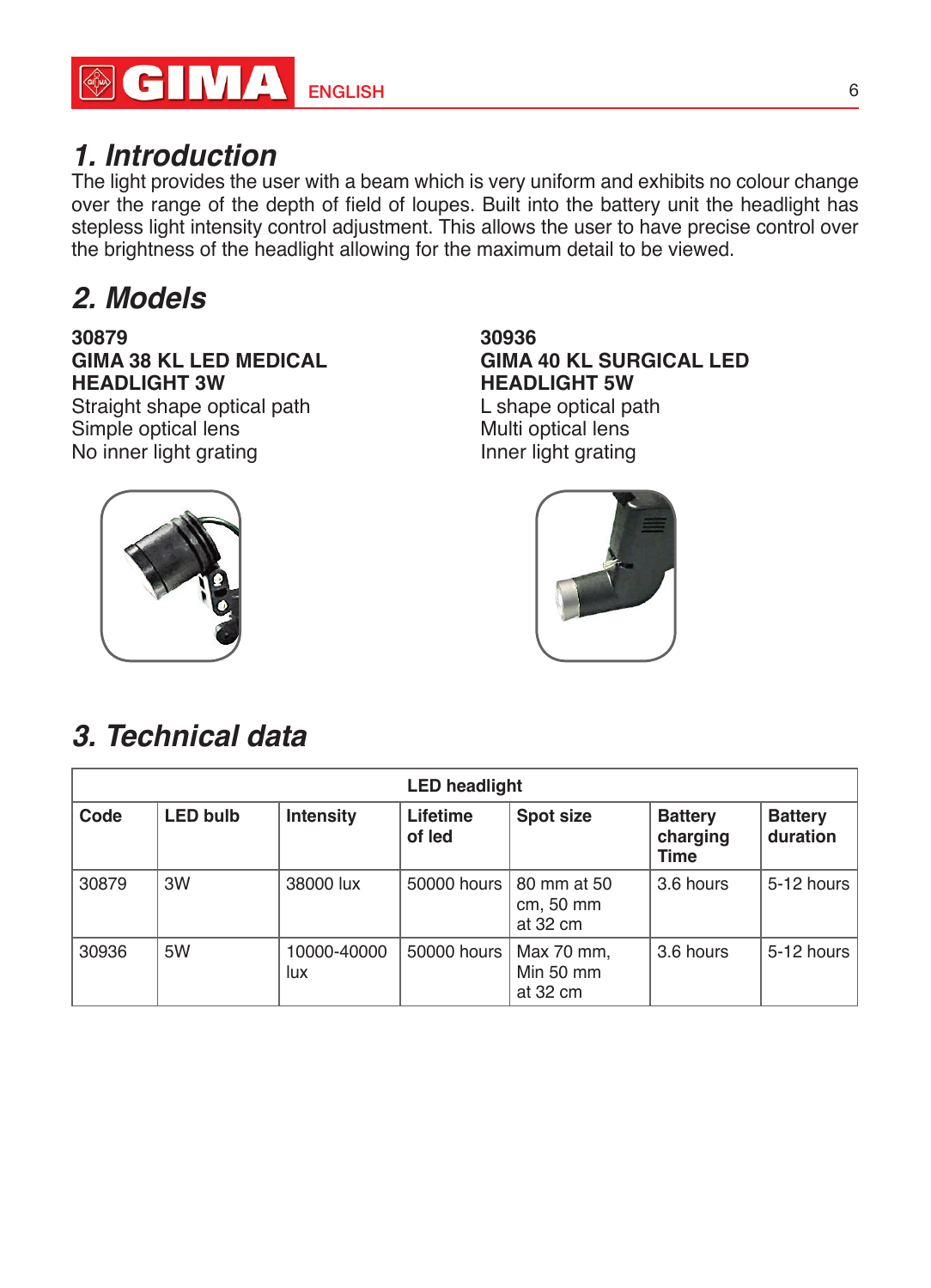

### *4. Illustration*

### **30879**

The GIMA 38 KL Led Medical Headlight 3W is the model with single optical lens. The LED light housing is made by aluminium, so it is durable and light weight. Built into the battery unit the GIMA 38 KL Led Medical Headlight 3W has stepless light intensity control adjustment. This allows the user to have precise control over the brightness of the headlight allowing for the maximum detail to be viewed.

### **GIMA 38 KL LED MEDICAL HEADLIGHT 3W**

- 1. Hygienic and comfortable leather cushions
- 2. Adjust the width of headband
- 3. Rechargeable battery
- 4. LED screen display battery volume
- 5. Switch on/off
- 6. Brightness control



#### **30936**

The GIMA 40 KL Surgical Led Headlight 5W adopts L shape of optical path which has good coaxiality between the light beam and sight.

Mini and low weight only 200 g.

Spot size adjustable by inner mini light grating.

Integrated cordless design with DC power supply and exchangeable rapidly.

Precise light imaging by multi optical lens, uniform and distinct with no light pollution.

Cordless LED headlight with single battery.

#### **GIMA 40 KL SURGICAL LED HEADLIGHT 5W**

- 1. Adjust the height of headband
- 2. Adjust the width of headband
- 3. Rechargeable battery
- 4. LED screen display battery volume
- 5. Switch on/off
- 6. Brightness control
- 7. Adjustment of light spot
- 8. Adjusting height of the light head
- 9. Hygienic and comfortable leather cushions

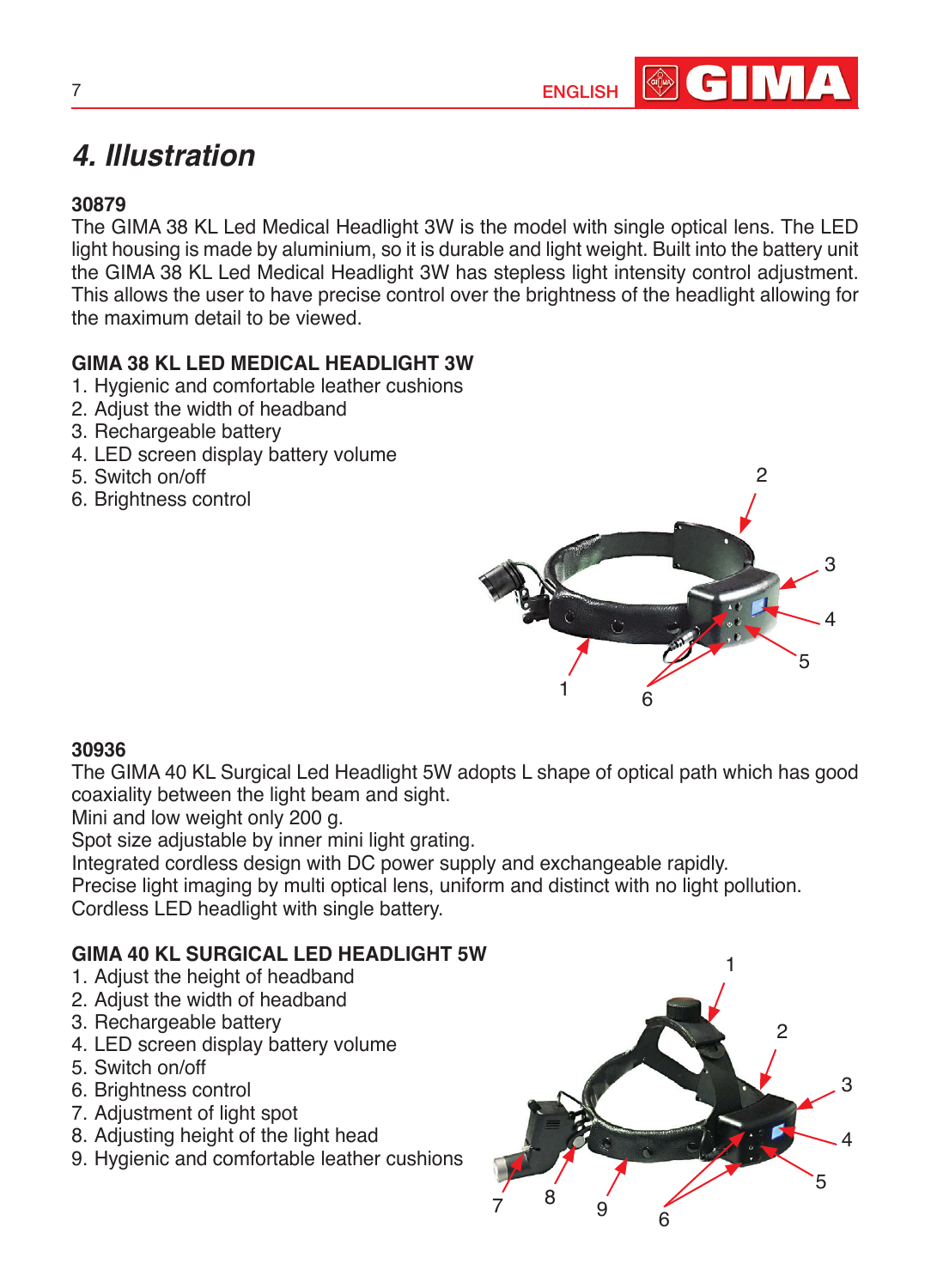

## **5. Packing list**

Packing list of headlight:

- 1. LED headlight: 1 each
- 2. Adaptor: 1 each
- 3. Battery: 1 each or 2 (if configurated)
- 4. EPE carton Packing case: 1 each Aluminium case: (option)

### **6. Adjustment**

According to individual condition, adjust the height and girth of the headband.

## *7. Cautions*

Attention for the LED light, avoid aiming at eyes directly.

Keep the device dry, do not use at any wet place.

Do not attach the optic glass with anything hard or hand.

Do not wipe the glass with something hard or dirty.

### *8. Maintain*

- 1. First time use or long time not use, please charge for more than 6 hours.
- 2. Please use the original adapter to avoid any damage of parts.
- 3. Please use wet and clean soft cloth to clean this device, then use dry cloth to take off the water
- 4. Do not bath or keep at high temperature or high pressure this device.
- 5. Waste battery: please treat according to the relevant provisions, please do not dispose
- of along with other domestic waste.
- 6. Put the device into the box after you finish use.
- 7. When the glass is dirty, please clean with soft cloth or hairbrush.

### *9. After-sale*

Guarantee time: 12 months after purchase.

Guarantee time for battery: 3 months after purchase.

During the guarantee period, in the case use and maintain the product correctly, if there is any breakdown which is caused by the product's own quality, we will offer free fix and replace.

Free maintain will not be given under the following circumstance:

- 1. The breakdown caused by installation error and wrong operation.
- 2. The damage caused by the dismantle movement of a non-our company authorized maintainer.
- 3. The damage caused by customer inappropriate preservation and maintain.
- 4. The breakdown and the damage caused by the force majeure.

# **10. Working condition**

- 1. Environment temperature: 5°C~40°C
- 2. Relative humidity: ≤ 80%
- 3. Atmospheric pressure: 50 kPa~106 kPa